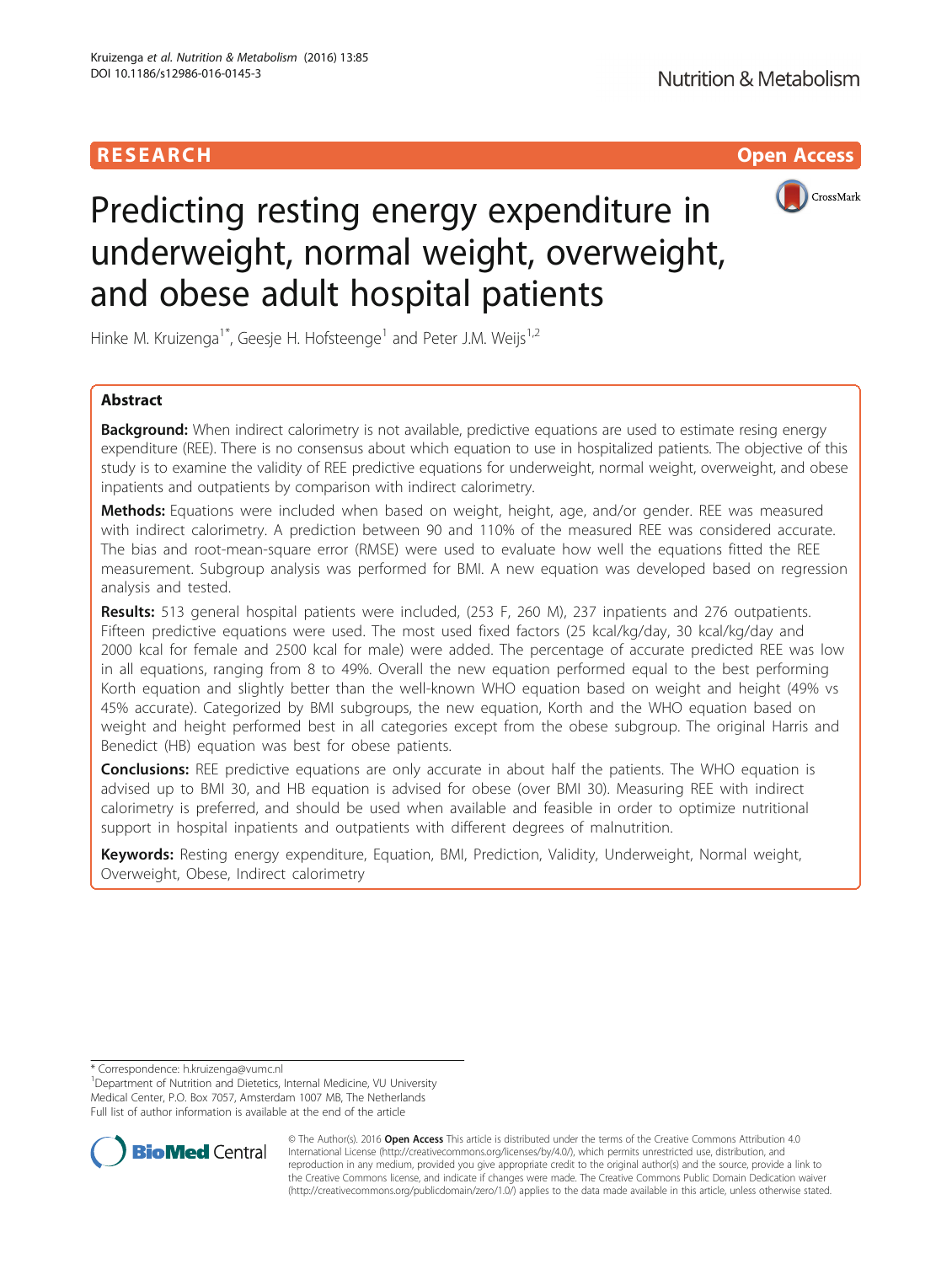## Background

In clinical practice, an adequate measurement of resting energy expenditure (REE) for adult patients is important for optimal nutritional therapy in order to prevent under- and over nutrition [\[1](#page-8-0)]. REE in adult patients can be measured by indirect calorimetry, based on oxygen consumption and carbon dioxide production [[2\]](#page-8-0). Indirect calorimetry is considered as the most accurate method [[3\]](#page-8-0) for determining the REE in adult patients [[4](#page-8-0), [5\]](#page-8-0); however, this measurement is time-consuming and not available in most clinical settings. As an alternative, REE is usually calculated with various REE predictive equations, based on healthy subjects [[1, 6](#page-8-0)].

Only few studies have validated REE predictive equations in hospitalized patients [[7](#page-8-0)–[9\]](#page-8-0). The number of validated predictive equations is small [[7, 8](#page-8-0)] and studies have small sample sizes [[7, 9](#page-8-0)]. Therefore, there is no consensus about which equation to use in hospitalized patients. According to Boullata et al. [[8](#page-8-0)], the Harris & Benedict (1918) (HB1918) [[10](#page-8-0)] equation is the best equation to predict REE, when using an illness factor of 1.1. It appeared 62% of the patients were predicted accurately using this equation. Anderegg et al. [[7\]](#page-8-0) suggests HB1918 with adjusted bodyweight and a stress factor, which led to 50% accurately predicted patients. Weijs et al. [\[9](#page-8-0)] suggest the WHO and adjusted Harris & Benedict (HB1984) [[11\]](#page-8-0) equations, predicting about 50% of the patients accurately. More recently, Jesus et al. [[12](#page-8-0)] showed that the original Harris & Benedict equation (HB1918) performed reasonably, but no equation was adequate for extreme BMI groups  $(<16$  and  $>40$ ).

Therefore, it is unclear which REE predictive equation performs most uniform across BMI subgroups for hospital patients. The aim of this study is to examine the validity of REE predictive equations for underweight, normal weight, overweight, and obese patients by comparison with indirect calorimetry.

### Methods

### **Patients**

Between March 2005 and December 2015, data were collected at the VU University Medical Center Amsterdam. Patients who had an indication for nutritional assessment by the dietitian were included in this study. All measurements were performed according to a standardized operating procedure (SOP), and personal was trained in a standardized manner. Patients were measured as part of patient care. As malnutrition is the main reason for measurement, withholding food for longer than absolutely necessary is questionable and maybe unethical. All patients were restricted from food for at least 2 h before the measurement. None of the patients were restricted from food for 8 h, as the guideline [\[13\]](#page-8-0) indicates.

Only adult patients with complete data (height, weight, age, and gender) were included. When repeated REE measurements were available, only the first measurement was included. Exclusion criteria were patients at ICU, pregnant women, and REE measurements shorter than 15 min. All procedures were in accordance with ethical standards of the institution.

### Indirect calorimetry and anthropometric measurements

Indirect calorimetry measurements were performed by using a metabolic monitor (Deltatrac 2 MBM-200, Datex-Ohmeda, Helsinki, Finland; Vmax Encore n29, Viasys Healthcare, Houten, The Netherlands). Both devices were calibrated every day before use and Vmax also every 5 min during measurement. The Deltatrac was calibrated with one reference gas mixture (95%  $O_2$ , 5%  $CO_2$ ), whereas Vmax was calibrated with two standard gases (26%  $O_2$ , 0%  $CO_2$  and 16%  $O_2$ , 4%  $CO_2$ ). Patients were measured in supine position. Calibration and measurements were performed by a trained dietitian. Oxygen analyser sensitivity was checked yearly by supplier.

Body weight was measured using a calibrated electronic stand-up scale (Seca Alpha, Hamburg, Germany). In case of severe oedema or when weighing was not possible, even weighing in bed, self-reported weight was used. Height of the patient was measured or selfreported. BMI was calculated as weight (kg) divided by the square of height  $(m<sup>2</sup>)$ .

### REE predictive equations

Predictive equations were obtained by a systematic search using PubMed. Mesh-derived keys 'energy metabolism', 'basal metabolism' and 'indirect calorimetry' and additional terms ('predict\*', 'estimat\*', 'equation\*' and 'formula\*') were applied in every possible combination. Applied limitations were 'English language', 'humans' and the age of 18 years and older. Additional publications were checked based on reference lists. Equations were included when based on body weight, height, age, and/or gender.

The Weijs equation for overweight patients [[14](#page-8-0)] was tested in patients with BMI > 25. For the BMI < 25 subgroup, a new REE predictive equation was developed in this subpopulation with BMI < 25 using regression analysis with measured REE (kcal/ day) as dependent and body weight (kg), height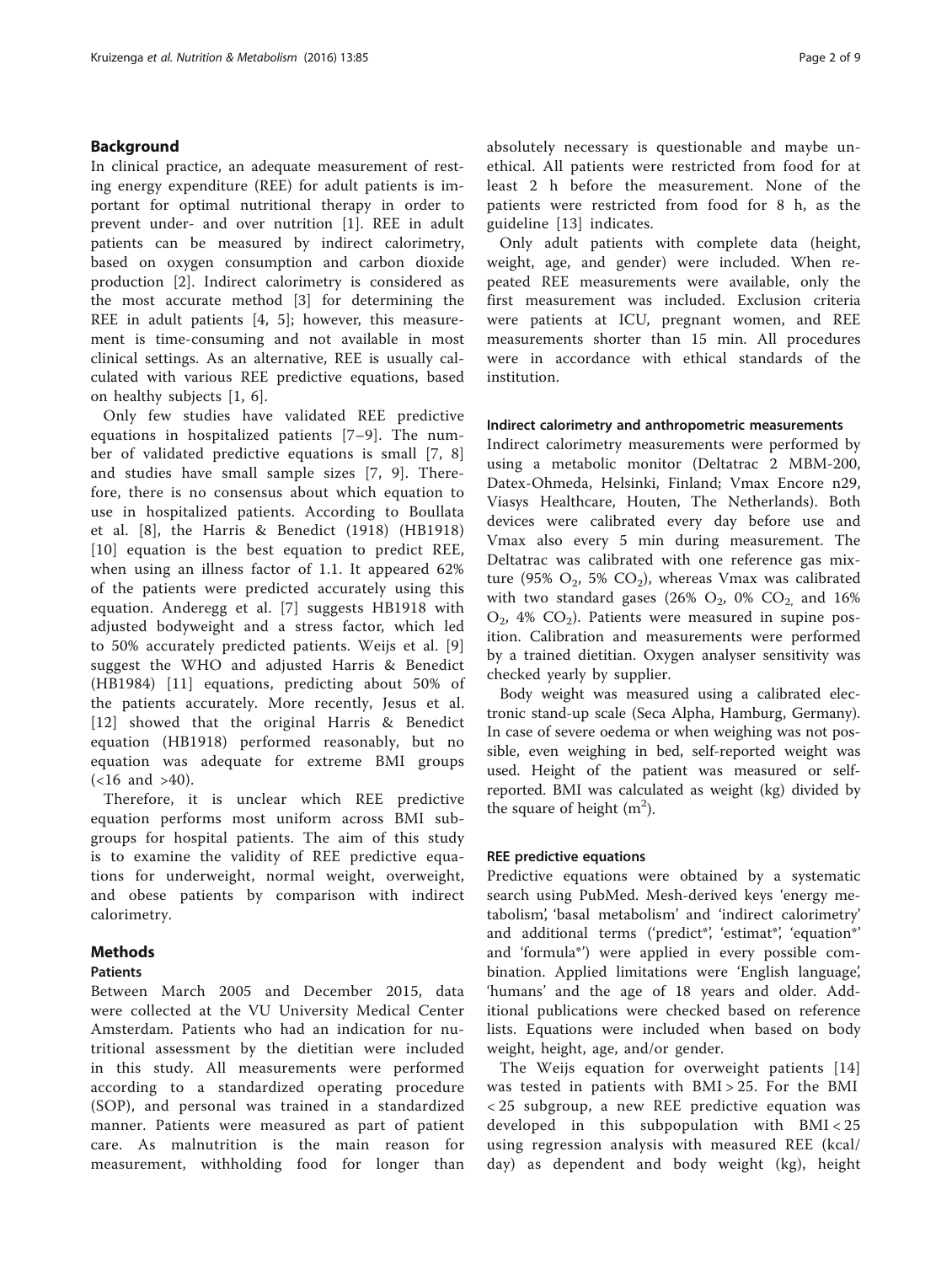(m), age (y), and sex  $(F = 0, M = 1)$  as independent variables.

### Statistical analysis

An independent samples T-test was used for differences in weight, BMI, age, and REE between inpatients and outpatients, as well as between males and females. BMI subgroups were analysed: underweight  $(BMI < 18.5 \text{ kg/m}^2)$ , normal weight  $(BMI \ge 18.5 - 10^{10})$ 25 kg/m<sup>2</sup>), overweight (BMI  $\geq$ 25- < 30 kg/m<sup>2</sup>), and obese patients (BMI ≥ 30 kg/m<sup>2</sup>). The difference between the REE predictive equation and REE measured was calculated as percentage. A prediction between 90 and 110% of the REE measured was considered as accurate prediction. A prediction below 90% was considered as under prediction and a prediction over 110% was considered as over prediction. The bias indicates the mean percentage error between REE predictive equation and REE measured. The root-meansquare-error (RMSE), expressed in kcal/day, was used to measure how well the equations fitted the REE measurement.

To check whether in underweight and obese patients adjustment of weight in the REE predictive equation resulted in a better performance of the equation, body weight adjustment was applied (BMI < 18.5: weight adjusted to  $BMI = 18.5$ ;  $BMI > 30$ : weight adjusted to  $BMI = 30$ . The criterion for improvement of performance was percentage accurate predictions. Statistical significance was reached when  $p < 0.05$ . Data was analysed with IBM SPSS Statistics 20.

# Results

# **Patients**

Table [1](#page-3-0) shows characteristics of study populations. REE measurements of 593 patients were available. Eighty had incomplete data. In total, 513 general hospital patients were included, (253 F, 260 M), 237 inpatients and 276 outpatients. These patients were often complex patients with multimobidity and were categorised as oncology (29%), gastroenterology (19%, Diabetes/overweight (14%), Nephrology (10%), Lung diseases (7%), Neurology (5%), diagnostics in unintentional weight loss (5%) and a rest group (8%) of cardiology, anorexia nervosa, auto immune disease, spinal cord injury and RA patients.

### REE predictive equations

In total, 15 predictive equations were used. The most used fixed factors (25 kcal/kg/day, 30 kcal/kg/day and 2000 kcal for female and 2500 kcal for male) were added. These fixed factors calculate total energy expenditure and in order to provide REE, they were divided by a physical activity and/or stress factor of 1.3. [Appendix 1](#page-6-0) shows the descriptives of the included REE predictive equations.

### Accuracy of predictive equations

Based on REE data of patients with BMI < 25 a new equation was developed in the current population: BMI < 25: REE (kcal/day) = 11.355  $\times$  weight (kg) + 7.224  $\times$  height (cm) - 4.649  $\times$  age (y) + 135.265  $\times$  sex  $(F = 0; M = 1) - 137.475;$  for BMI  $\geq 25$  an equation had been developed on healthy overweight and/or obese subjects by Weijs and Vansant [[14\]](#page-8-0): BMI  $\geq$  25: REE  $(kcal/day) = 14.038 \times weight (kg) + 4.498 \times height$ (cm) - 0.977  $\times$  age (y) + 137.566  $\times$  sex (F = 0; M = 1) -221.631.

Table [2](#page-3-0) shows statistics of the REE predictive equations for all patients. The percentage of accurate predicted REE was low in all equations, ranging from 8 to 49%. Overall the new equation performed equal to the best performing Korth equation and slightly better than the well-known WHO equation based on weight and height (49% vs 45% accurate).

Table [3](#page-4-0) shows statistics for the best predictive equations categorized by BMI subgroups. The new equation, Korth and the WHO equation based on weight and height performed best in all categories except from the obese subgroup. HB1918 was best for obese patients.

Figure [1](#page-5-0) shows the percentage of accurately predicted underweight and obese patients with actual as well as adjusted weight using the WHO equation with weight and height [\[15](#page-8-0)] and HB1918 [\[10](#page-8-0)]. Adjusting the weight in the equation in underweight and obese patient did not improve the percentage of patients with an accurate predicted REE.

### **Discussion**

This study shows that for hospital inpatients and outpatients the generally applied WHO [[15\]](#page-8-0) and the original Harris & Benedict equation (HB1918) [[10\]](#page-8-0) can only predict resting energy expenditure accurately in one of two to three patients. The generally used fixed 25 kcal/kg body weight was only accurate in 28% of the patients. The Korth equation also performed well, but not significantly better than the well implemented WHO and H&B equations. The newly developed equation performed equal to the best performing equations but showed no additional value. Generally applied weight adjustments all failed to improve accuracy. Hospital inpatients and outpatients may still benefit from using indirect calorimetry for assessment of energy needs.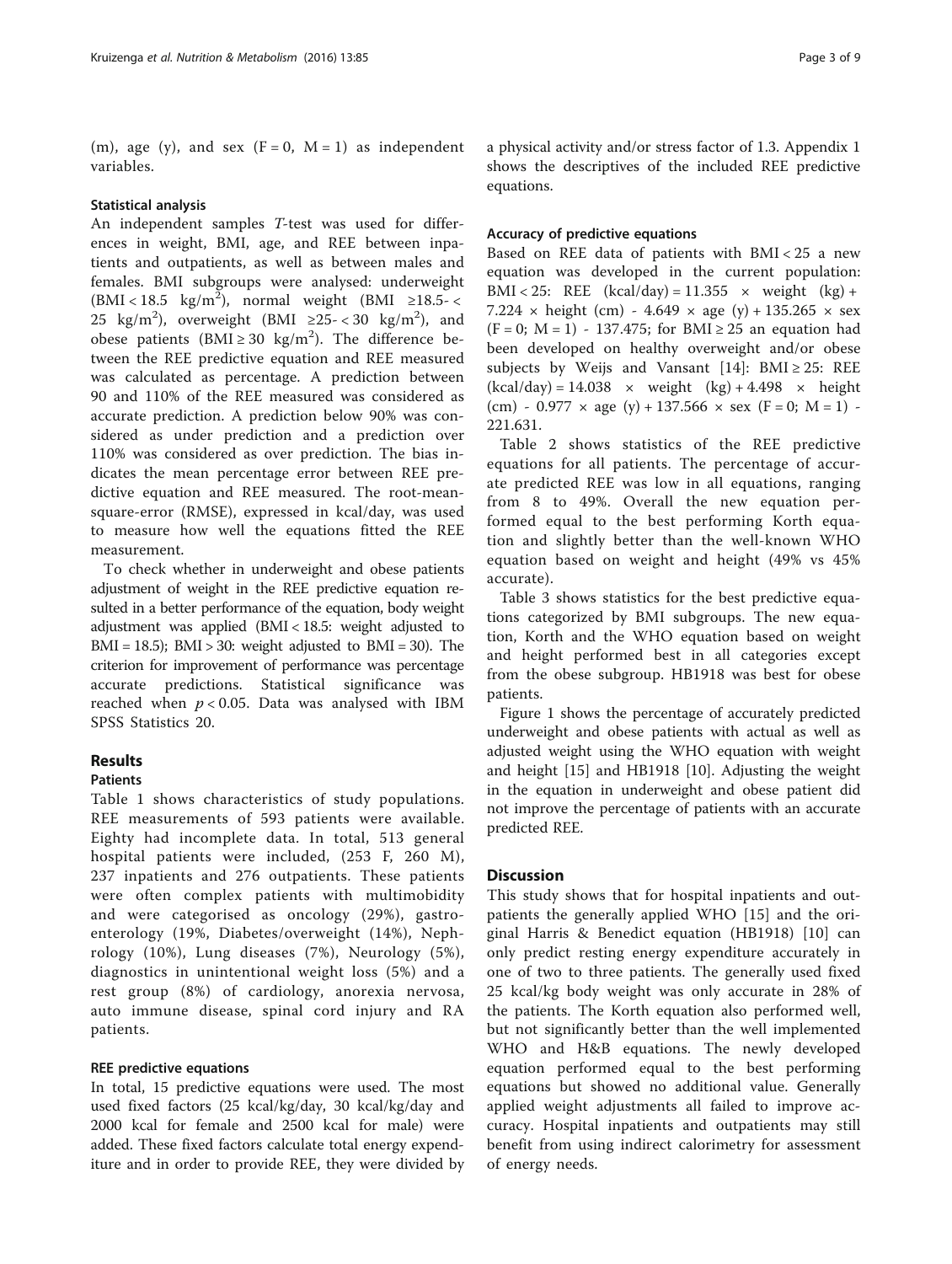|                            | Total group   |           | BM < 18.5    |           | BMI 18,5-25  |           | BMI 25-30     |      | BM > 30       |           |
|----------------------------|---------------|-----------|--------------|-----------|--------------|-----------|---------------|------|---------------|-----------|
| N(% )                      | 513           |           | 141 (27%)    |           | 209 (41%)    |           | 77 (15%)      |      | 86 (17%)      |           |
|                            | Mean          | <b>SD</b> | Mean         | <b>SD</b> | Mean         | <b>SD</b> | Mean          | SD   | Mean          | <b>SD</b> |
| Age (y)                    | 53.0          | 15.6      | 51.3         | 17.0      | 54.1         | 15.2      | 55.3          | 15.2 | 50.9          | 14.2      |
| % Male                     | 51%           |           | 44%          |           | 58%          |           | 53%           |      | 41%           |           |
| Weight (kg)                | 70.1          | 22.9      | 49.4         | 7.3       | 64.2         | 8.7       | 83.2          | 11.0 | 106.7         | 21.3      |
| Height (m)                 | 1.73          | 0.10      | 1.72         | 0.10      | 1.74         | 0.09      | 1.74          | 0.10 | 1.71          | 0.12      |
| BMI ( $kg/m2$ )            | 23.4          | 7.2       | 16.6         | 1.5       | 21.3         | 1.8       | 27.3          | 1.4  | 36.3          | 5.4       |
| REE (kcal/day)             | 1678          | 408       | 1448         | 318       | 1696         | 358       | 1730          | 352  | 1966          | 488       |
| REE in kcal/kg/day (range) | $25.1(12-53)$ | 6.2       | 29.4 (18-43) | 5.5       | 26.6 (14-53) | 5.3       | $20.8(12-31)$ | 3.3  | $18.5(13-29)$ | 3.2       |
| % inpatients               | 46%           |           | 57%          |           | 55%          |           | 35%           |      | 17%           |           |

<span id="page-3-0"></span>Table 1 Patient characteristics for the total group and per BMI group

Studies by Anderegg et al. [\[7](#page-8-0)] and Boullata et al. [\[8](#page-8-0)] analysed (in part) mechanically ventilated patients and are therefore more difficult to compare to current inpatient and outpatient analysis. However, in general they also showed rather inaccurate estimates using different REE estimating equations. Based on a similar analysis with a much smaller sample size, Weijs et al. [[9\]](#page-8-0) concluded that

the WHO equation (1985) [[15](#page-8-0)] based on weight and height and Harris & Benedict (1984) [\[11\]](#page-8-0) were the best predictive equations. The current analysis confirms that the overall accuracy of REE predictive equations is only about 50%, however this study extends this analysis to BMI subgroups for which predictive accuracy may in fact be much worse.

**Table 2** Statistics of REE prediction equation performance,  $N = 513$ 

|                                                | REE (kcal/day) | <b>SD</b> | Under prediction (%) <sup>a</sup> | Accurate prediction (%) b | Over prediction (%) <sup>c</sup> | BIAS <sup>d</sup> | RMSE <sup>e</sup> |
|------------------------------------------------|----------------|-----------|-----------------------------------|---------------------------|----------------------------------|-------------------|-------------------|
| REE by calorimetrie                            | 1678           | 408       |                                   |                           |                                  |                   |                   |
| New equation                                   | 1698           | 313       | 19                                | 49                        | 32                               | $\overline{4}$    | 286               |
| Korth [18]                                     | 1621           | 344       | 30                                | 49                        | 22                               | $-1$              | 295               |
| WHO-wtht [15]                                  | 1540           | 288       | 40                                | 45                        | 14                               | $-6$              | 321               |
| Schofield-wtht [19]                            | 1513           | 282       | 46                                | 42                        | 12                               | $-7$              | 333               |
| Henry-wtht [20]                                | 1489           | 291       | 51                                | 39                        | 10                               | $-9$              | 344               |
| <b>WHO-wt [15]</b>                             | 1504           | 304       | 49                                | 39                        | 13                               | $-8$              | 345               |
| Harris& Benedict 1918 [10]                     | 1490           | 324       | 51                                | 38                        | 11                               | $-9$              | 350               |
| Muller [21]                                    | 1493           | 308       | 52                                | 37                        | 11                               | $-9$              | 347               |
| H&B by Roza [11]                               | 1494           | 321       | 53                                | 37                        | 11                               | $-9$              | 344               |
| Schofield-wt [19]                              | 1483           | 293       | 53                                | 36                        | 12                               | $-9$              | 355               |
| Mifflin [22]                                   | 1444           | 304       | 60                                | 32                        | 8                                | $-12$             | 369               |
| Henry2005-wt [20]                              | 1458           | 320       | 58                                | 31                        | 10                               | $-11$             | 370               |
| MullerBMI [21]                                 | 1396           | 435       | 60                                | 31                        | 9                                | $-16$             | 450               |
| 30 kcal/kg                                     | 1618           | 527       | 44                                | 28                        | 28                               | $-2$              | 435               |
| Livingston [23]                                | 1405           | 284       | 66                                | 27                        | 7                                | $-14$             | 399               |
| 25 kcal/kg                                     | 1348           | 440       | 68                                | 23                        | 9                                | $-19$             | 502               |
| 2000 kcal for female and<br>2500 kcal for male | 2253           | 250       | 3                                 | 11                        | 87                               | 41                | 689               |
| Bernstein [24]                                 | 1208           | 271       | 90                                | 8                         | $\overline{2}$                   | $-26$             | 557               |

 $^{\text{a}}$  The percentage of subjects predicted by this predictive equation < 10% of the measured value

b The percentage of subjects predicted by this predictive equation within 10% of the measured value

 $\epsilon$  The percentage of subjects predicted by this predictive equation > 10% of the measured value

<sup>d</sup> Mean percentage error between predictive equation and measured value

<sup>e</sup> Root mean squared prediction error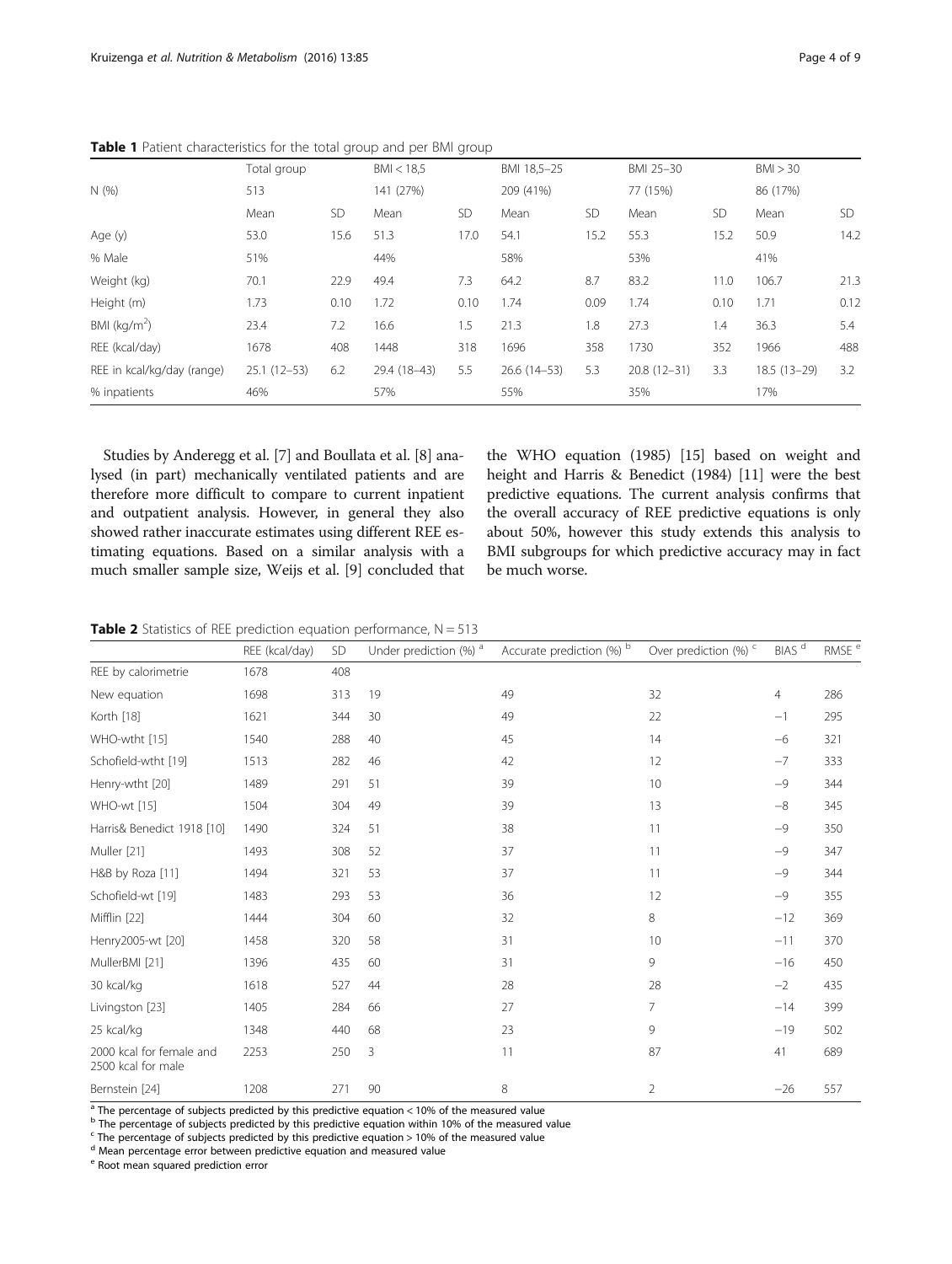|                                                | Total group $(n = 513)$ |               |                     | BMI <18.5 ( $n = 141$ ) |               | BMI $18.5 - 25$ (n = 209) |                                  | BMI 25-30 ( $n = 77$ ) |                |                                       | $BM > 30$ (n = 86) |                     |                           |       |                     |
|------------------------------------------------|-------------------------|---------------|---------------------|-------------------------|---------------|---------------------------|----------------------------------|------------------------|----------------|---------------------------------------|--------------------|---------------------|---------------------------|-------|---------------------|
|                                                | Under<br>predic-tion    | Accu-<br>rate | Over<br>predic-tion | Under<br>predic-tion    | Accu-<br>rate | Over                      | Under<br>predic-tion predic-tion | Accu-<br>rate          | Over           | Under<br>predic-tion predic-tion rate | Accu-              | Over<br>predic-tion | Under<br>predic-tion rate | Accu- | Over<br>predic-tion |
|                                                | %                       | %<br>%        |                     | $\%$                    | %             | %                         | %                                | %                      | %              | %                                     | %                  | %                   | %                         | %     | %                   |
| New equation                                   | 19                      | 49            | 32                  | 21                      | 44            | 35                        | 22                               | 51                     | 27             | 14                                    | 58                 | 27                  | 14                        | 44    | 42                  |
| Korth [18]                                     | 30                      | 49            | 22                  | 35                      | 40            | 24                        | 34                               | 52                     | 14             | 17                                    | 56                 | 27                  | 22                        | 48    | 30                  |
| WHO-wtht [15]                                  | 40                      | 45            | 14                  | 40                      | 45            | 14                        | 48                               | 43                     | 9              | 27                                    | 55                 | 18                  | 33                        | 44    | 23                  |
| Schofield-wtht [19]                            | 46                      | 42            | 12                  | 43                      | 44            | 13                        | 54                               | 40                     | 7              | 36                                    | 48                 | 16                  | 40 <sup>°</sup>           | 40    | 21                  |
| Henry-wtht [20]                                | 51                      | 39            | 10 <sup>°</sup>     | 50                      | 37            | 13                        | 60                               | 35                     | 4              | 40                                    | 45                 | 14                  | 38                        | 45    | 16                  |
| WHO-wt [15]                                    | 49                      | 39            | 13                  | 52                      | 35            | 12                        | 60                               | 33                     | 7              | 30                                    | 53                 | 17                  | 31                        | 45    | 23                  |
| Harris & Benedict 1918 [10]                    | 51                      | 38            | 11                  | 60                      | 27            | 13                        | 63                               | 33                     | 3              | 34                                    | 53                 | 13                  | 26                        | 53    | 21                  |
| Muller [21]                                    | 52                      | 37            | 11                  | 59                      | 29            | 12                        | 62                               | 33                     | 5              | 38                                    | 48                 | 14                  | 28                        | 51    | 21                  |
| H&B by Roza [11]                               | 53                      | 37            | 11                  | 57                      | 30            | 13                        | 65                               | 33                     | 3              | 39                                    | 45                 | 16                  | 29                        | 50    | 21                  |
| Schofield-wt [19]                              | 53                      | 36            | 12                  | 54                      | 33            | 13                        | 61                               | 32                     | 7              | 42                                    | 47                 | 12                  | 40                        | 40    | 21                  |
| Mifflin [22]                                   | 58                      | 33            | 8                   | 60                      | 28            | 12                        | 66                               | 30                     | $\overline{4}$ | 45                                    | 45                 | 9                   | 48                        | 40    | 13                  |
| Henry-wt [20]                                  | 60                      | 32            | 8                   | 60                      | 28            | 12                        | 67                               | 29                     | $\overline{4}$ | 49                                    | 43                 | 8                   | 52                        | 37    | 10 <sup>°</sup>     |
| MullerBMI [21]                                 | 60                      | 32            | 8                   | 63                      | 27            | 10                        | 70                               | 27                     | 3              | 48                                    | 43                 | 9                   | 43                        | 43    | 14                  |
| 30 kcal/kg                                     | 58                      | 31            | 10                  | 67                      | 23            | 11                        | 69                               | 27                     | $\overline{4}$ | 40                                    | 45                 | 14                  | 35                        | 43    | 22                  |
| Livingston [23]                                | 60                      | 31            | 9                   | 99                      |               | $\Omega$                  | 55                               | 36                     | 9              | 39                                    | 47                 | 14                  | 29                        | 50    | 21                  |
| 25 kcal/kg                                     | 44                      | 28            | 28                  | 78                      | 16            | 6                         | 51                               | 39                     | 11             | 8                                     | 40                 | 52                  | 5.                        | 10    | 85                  |
| 2000 kcal for female and<br>2500 kcal for male | 66                      | 27            | 7                   | 73                      | 19            | 8                         | 73                               | 23                     | 3              | 53                                    | 39                 | 8                   | 50                        | 38    | 12                  |
| Bernstein [24]                                 | 68                      | 23            | 9                   | 91                      | 9             | 0                         | 86                               | 12                     | 2              | 40                                    | 49                 | 10                  | 14                        | 47    | 40                  |

<span id="page-4-0"></span>Table 3 REE predictive accuracy of prediction equations in BMI subgroups

Accurate prediction: the percentage of subjects predicted by this predictive equation within 10% of the measured value

Underprediction: the percentage of subjects predicted by this predictive equation <10% of the measured value

Overprediction: the percentage of subjects predicted by this predictive equation > 10% of the measured value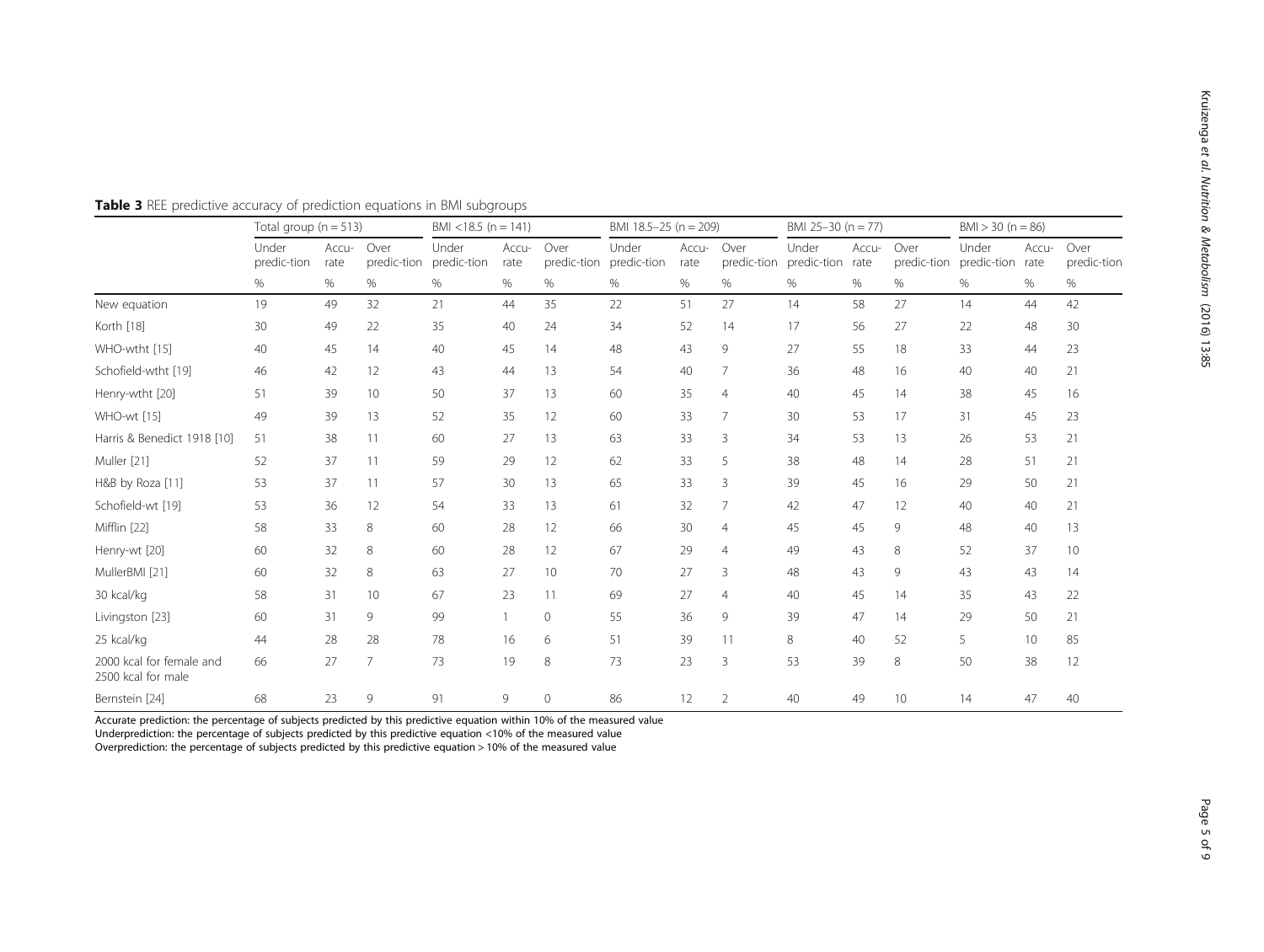<span id="page-5-0"></span>

Jesus et al. [\[12\]](#page-8-0) showed that the overall accuracy of the Harris & Benedict equation was reasonable for the outpatient sample. The authors stress that predictive accuracy is much worse in extreme BMI subgroups with BMI under 16 and BMI over 40. The current study generally supports these conclusions, however extend these observations in two ways. First, the general accuracy is not that much higher in the normal weight patient group, in fact accuracy increases to highest level in overweight subgroup. Secondly, we agree that the subgroup of patients with BMI less than 16 has a low prediction accuracy, however we have also shown low prediction accuracy for a large cohort of malnourished hospitalized elderly with mean BMI 21 (SD 4) [[16](#page-8-0)]. Therefore, the suggestion that predictive equations perform well between BMI 16 and BMI 40 is largely false for hospital patients.

According to Frankenfield et al. [\[17](#page-8-0)], adjusting body weight in obese patients leads to underestimation of the energy expenditure. When this is done with a fixed BMI level, the adjustment appears too large and does not result in a higher accuracy of REE prediction. However, accuracy remains low in all predictions.

This study has several strengths and limitations. The sample size of 513 patients was large enough for subgroup analysis, namely BMI subgroups. Furthermore, these data were derived from daily clinical practice and therefore the study population is representative for the inpatient and outpatient population. Another advantage is the exclusion of ICU patients that may not be entirely comparable to the general hospital population. Therefore, this study has a large generalizability to other hospitals and patients.

However, this study has some limitations as well. The measurements were performed in clinical practice and

therefore patients were not measured in overnight fasted state. However, since patients were measured because of nutritional problems, the thermic effect of larger meals, if any, were not a problem in this patient sample. This could have been a problem in obese outpatients, however according to the results the estimations are most accurate in this subgroup. Only when the dietitian indicated the patient for nutritional assessment, a measurement was performed. This may have led to selection bias as only patients who were difficult to assess and/or treat were included in this study. This may largely explain the low level of accuracy in the current analysis.

This study population was too small to develop a new equation for the hospital in and outpatients. The variation of REE between patients and probably between disease groups is too large. A possible way forward, is to develop new equations in more homogenous subgroups. For this purpose a very large database would be needed on REE in hospital patients. We propose to develop an REE repository for clinical data, comparable to the Oxford database on REE in healthy subjects. This could be jointly organised within ESPEN and ASPEN.

## Conclusions

In conclusion, REE predictive equations are only accurate in about half the patients. The WHO equation is advised up to BMI 30, and HB1918 equation is advised for obese (over BMI 30). Measuring REE with indirect calorimetry is preferred, and should be used when available and feasible in order to optimize nutritional support in hospital inpatients and outpatients with different degrees of malnutrition.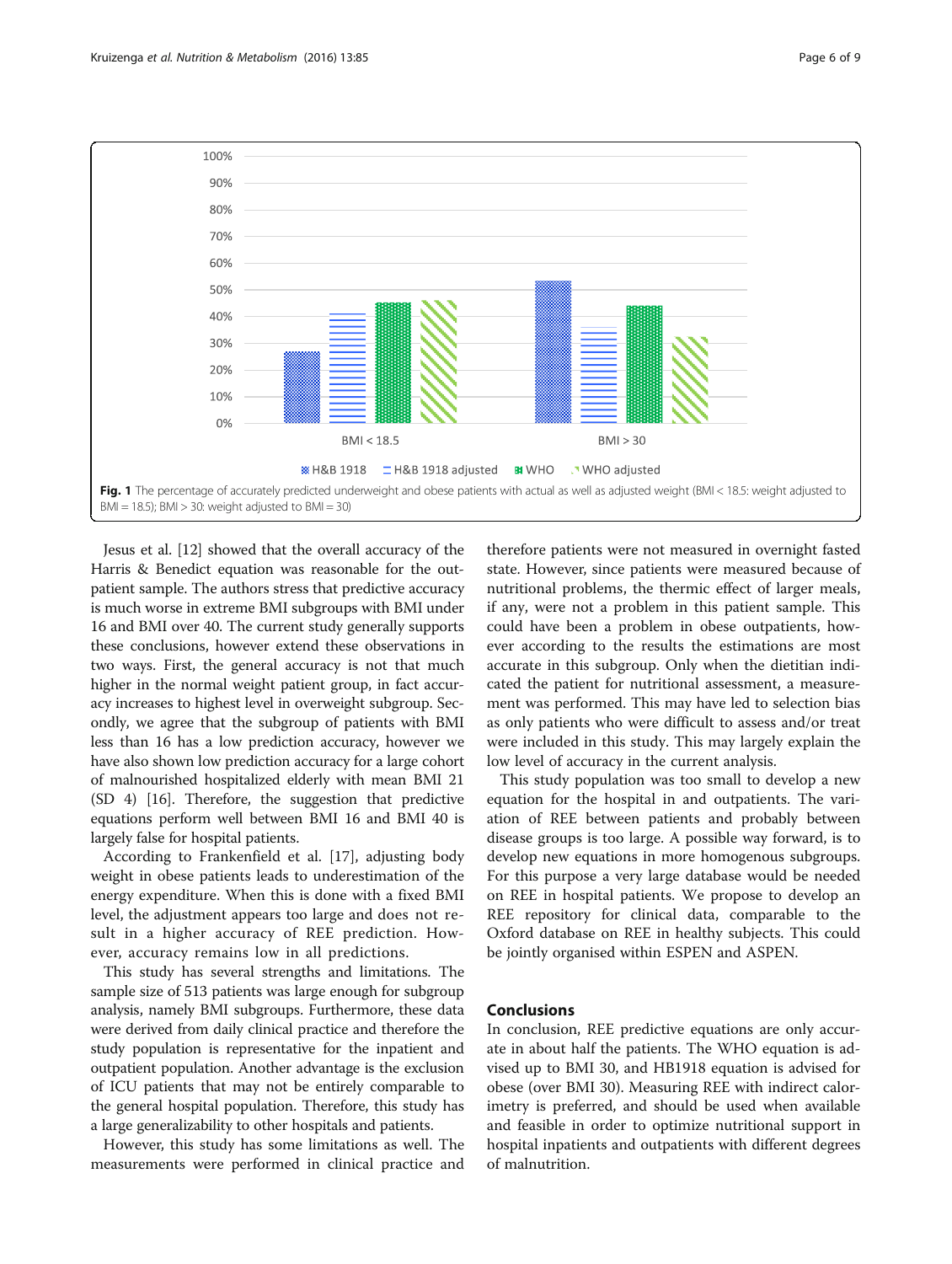# <span id="page-6-0"></span>Appendix 1

| Table 4 Descriptives of included predictive equations |  |  |  |
|-------------------------------------------------------|--|--|--|
|-------------------------------------------------------|--|--|--|

| Author, year of publication and<br>referred to as | Study population and n                                                                                        | Age (mean $\pm$ SD or<br>range)            | REE Equations (kcal/day)                                                                                                                      |  |  |  |  |
|---------------------------------------------------|---------------------------------------------------------------------------------------------------------------|--------------------------------------------|-----------------------------------------------------------------------------------------------------------------------------------------------|--|--|--|--|
| Bernstein, 1983 [24]                              | Obese individuals; patients who                                                                               | M: $39 \pm 12$ y                           | M: $11.02 \times WT + 10.23 \times HTCM - 5.8 \times AGE - 1032$                                                                              |  |  |  |  |
|                                                   | enrolled the Weight Control Unit<br>of the Obesity Research Center IC<br>instrument: Beckman<br>n: 48 M/154 F | $F: 40 \pm 13$ y                           | F: 7.48 $\times$ WT - 0.42 $\times$ HTCM - 3.0 $\times$ AGE + 844                                                                             |  |  |  |  |
| FAO/WHO/UNU, 1985 [15]                            | n: 575 M/734 F                                                                                                | All: 30-82y                                | M 18-30: $(15.3 \times W) + 679$                                                                                                              |  |  |  |  |
| WHO-wt<br>WHO-wtht                                |                                                                                                               |                                            | F 18-30: $(14.7 \times W) + 496$                                                                                                              |  |  |  |  |
|                                                   |                                                                                                               |                                            | M 30-60: $(11.6 \times W) + 879$                                                                                                              |  |  |  |  |
|                                                   |                                                                                                               |                                            | F 30-60: $(8.7 \times W) + 829$                                                                                                               |  |  |  |  |
|                                                   |                                                                                                               |                                            | M 60+: $(13.5 \times W) + 487$                                                                                                                |  |  |  |  |
|                                                   |                                                                                                               |                                            | $F$ 60+: (10.5 $\times$ WT) + 596                                                                                                             |  |  |  |  |
|                                                   |                                                                                                               |                                            | Equations based on weight and height                                                                                                          |  |  |  |  |
|                                                   |                                                                                                               |                                            | M 18-30: (15.4 $\times$ WT) – (27 $\times$ HTM) + 717                                                                                         |  |  |  |  |
|                                                   |                                                                                                               |                                            | F 18-30: $(13.3 \times W) + (334 \times H)$ + 35                                                                                              |  |  |  |  |
|                                                   |                                                                                                               |                                            | M 30-60: $(11.3 \times WT) + (16 \times HTM) + 901$                                                                                           |  |  |  |  |
|                                                   |                                                                                                               |                                            | F 30-60: (8.7 $\times$ WT) - (25 $\times$ HTM) + 865                                                                                          |  |  |  |  |
|                                                   |                                                                                                               |                                            | M 60+: $(8.8 \times W) + (1128 \times H)$ – 1071                                                                                              |  |  |  |  |
|                                                   |                                                                                                               |                                            | F 60+: (9.2 $\times$ WT) + (637 $\times$ HTM) - 302                                                                                           |  |  |  |  |
| Harris & Benedict, 1918 [10]                      | n: 136 M/103 F                                                                                                | M: $27 \pm 9$ (16-63) y                    | M: $66.4730 + (13.7516 \times WT) + (5.0033 \times HTCM) -$<br>$(6.7550 \times AGE)$                                                          |  |  |  |  |
|                                                   |                                                                                                               | F: $31 \pm 14$ (15-74) y                   | F: 655.0955 + (9.5634 $\times$ WT) + (1.8496 $\times$ HTCM) –<br>$(4.6756 \times AGE)$                                                        |  |  |  |  |
| Harris & Benedict, 1984 Roza<br>& Shizgal [11]    | Data of Harris & Benedict (1918)<br>and data of two further studies                                           | M: $30 \pm 14$ y                           | M: $88.362 + (13.397 \times WT) + (4.799 \times HTCM) -$<br>$(5.677 \times AGE)$                                                              |  |  |  |  |
| H&B by Roza                                       | by Benedict with data on<br>additional subjects (n: 168 M/169 F)                                              | $F: 44 \pm 22$ y                           | F: 447.593 + (9.247 $\times$ WT) + (3.098 $\times$ HTCM) –<br>$(4.330 \times AGE)$                                                            |  |  |  |  |
| Korth, 2007 [18]                                  | Healthy euthyroid weight stable<br>subjects who were recruited by                                             |                                            | M: $39 \pm 14$ (21-68) y All: (41.5 x WT) - (19.1 x AGE) + (35.0 x HTCM) +<br>$(1107.4 \times SEX) - 1731.2/4.184$                            |  |  |  |  |
|                                                   | local announcements<br>n: 50 M/54 F                                                                           | F: $35 \pm 15$ (20-66) y                   |                                                                                                                                               |  |  |  |  |
| Livingston, 2005 [23]                             | Institute of Medicine population<br>n: 299 M/356 F                                                            |                                            | M: $36 \pm 15$ (18-95) y M: $293 \times WT$ <sup>0.4330</sup> - (5.92 $\times$ AGE)                                                           |  |  |  |  |
|                                                   |                                                                                                               |                                            | F: $39 \pm 13$ (18-77) y F: $248 \times W T^{0.4356} - (5.09 \times AGE)$                                                                     |  |  |  |  |
| Mifflin, 1990 [22]                                | IC instrument: metabolic<br>measurement cart with a canopy                                                    |                                            | M: $44 \pm 14$ (19-78) y M: (9.99 x WT) + (6.25 x HTCM) - (4.92 x AGE) + 5                                                                    |  |  |  |  |
|                                                   | hood (Metabolic Measurement<br>Cart Horizons System)<br>n: 251 M (122 obese)/247 F<br>$(112$ obese)           |                                            | F: $45 \pm 14$ (20-76) y F: (9.99 x WT) + (6.25 x HTCM) - (4.92 x AGE) - 161                                                                  |  |  |  |  |
| Muller, 2004 [21]                                 | Data from seven different research<br>centers in Germany                                                      | BMI $\leq$ 18.5: 32 $\pm$ 12<br>У          | All: $(0.047 \times WT) + (1.009 \times SEX) - (0.01452 \times AGE) +$<br>3.21/4.184 ×1000                                                    |  |  |  |  |
|                                                   | IC instruments: Deltatrac, Beckman,<br>Mouthpiece (metabolic chamber)<br>n BMI < 18.5: 58                     | BMI > 18.5-25: 38 $\pm$<br>17 <sub>y</sub> | BMI $\leq$ 18.5: (0.07122 $\times$ WT) – (0.02149 $\times$ AGE) +<br>$(0.82 \times$ SEX) + 0.731/4.184 $\times$ 1000                          |  |  |  |  |
| Muller                                            | n BMI 18.5-25: 444<br>n BMI 25-30: 266                                                                        | BMI > 25-30: 53 $\pm$<br>16y               | BMI > 18.5–25: (0.02219 $\times$ WT) + (0.02118 $\times$ HTCM) +<br>$(0.884 \times$ SEX) - $(0.01191 \times$ AGE) + 1.233/4.184 $\times$ 1000 |  |  |  |  |
| MullerBMI                                         | n BMI > 30: 278                                                                                               | BMI ≥ 30: 47 $\pm$ 13 y                    | $BMl > 25-30$ : (0.04507 $\times$ WT) + (1.006 $\times$ SEX) –<br>$(0.01553 \times \text{AGE}) + 3.407/4.184 \times 1000$                     |  |  |  |  |
|                                                   |                                                                                                               |                                            | BMI $\geq$ 30: (0.05 $\times$ WT) + (1.103 $\times$ SEX) –<br>$(0.01586 \times \text{AGE}) + 2.924/4.184 \times 1000$                         |  |  |  |  |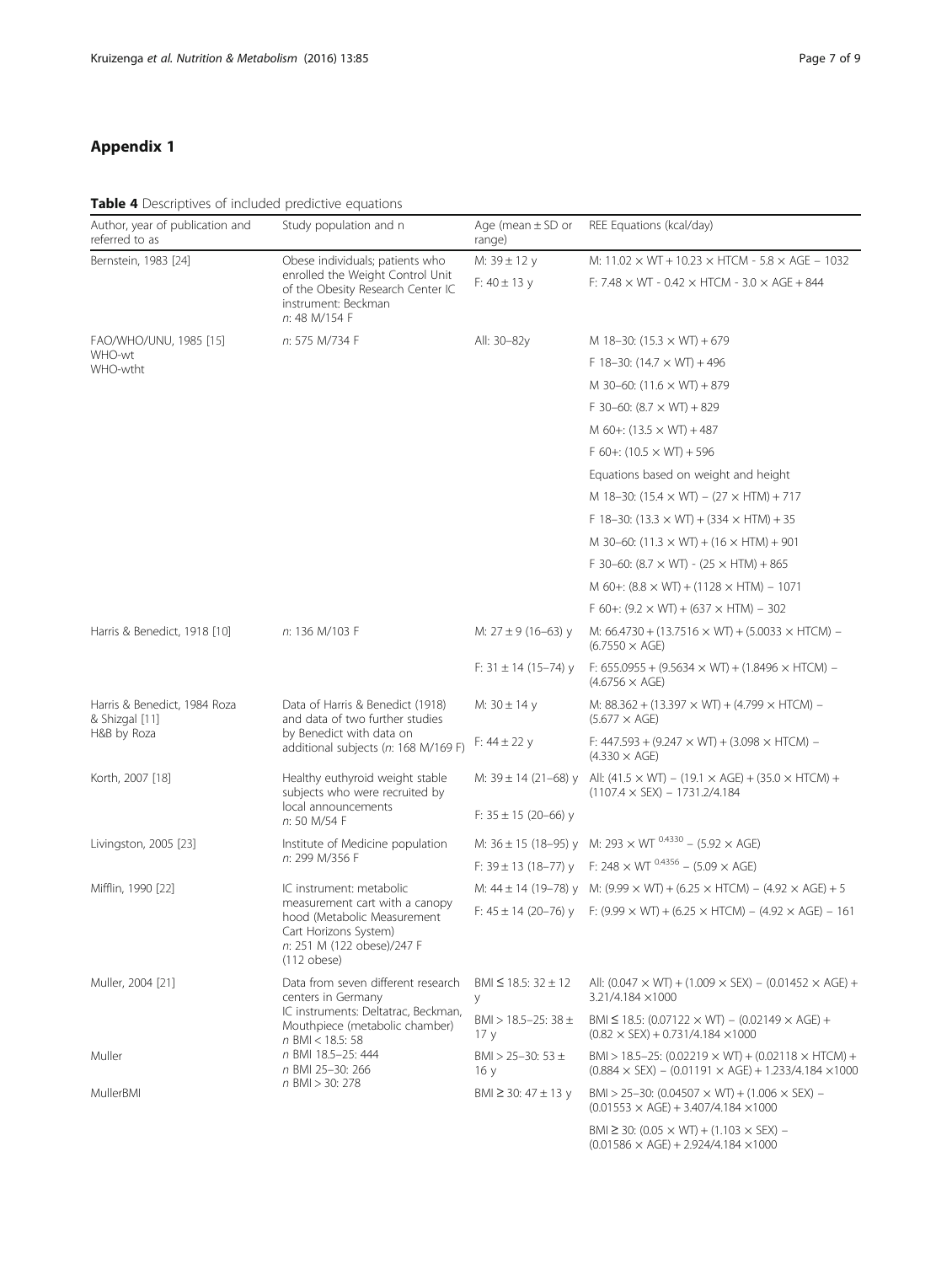Table 4 Descriptives of included predictive equations (Continued)

| Henry, 2005 [20]     | Worldwide population (excluded               | M 18-30: 22 y | M 18-30 y: (16 × WT) + 545                                                           |
|----------------------|----------------------------------------------|---------------|--------------------------------------------------------------------------------------|
| Henry-wt             | Italian subjects) from several papers        | F 18-30: 22 y | F 18-30 y: $(13.1 \times W) + 558$                                                   |
|                      | M 18-30 y: 2821/2816<br>F 18-30 y: 1664/1655 | M 30-60: 40 y | M 30-60 y: $(14.2 \times W) + 593$                                                   |
|                      | M 30-60 y: 1010/1006<br>F 30-60 y: 1023/1023 | F 30-60: 41 y | F 30-60 y: (9.74 $\times$ WT) + 694                                                  |
|                      | M 60+ y: 534/533                             | M 60+: 70 y   | M 60+ y: $(13.5 \times W) + 514$                                                     |
|                      | F 60+ y: 334/324                             | F 60+: 69 y   | F 60+ y: $(10.1 \times WT) + 569$                                                    |
|                      |                                              |               | Equations based on weight and height                                                 |
| Henry-wtht           |                                              |               | M 18-30 y: $(14.4 \times W) + (313 \times H) + 113$                                  |
|                      |                                              |               | F 18-30 y: $(10.4 \times WT) + (615 \times HTM) - 282$                               |
|                      |                                              |               | M 30-60 y: $(11.4 \times W) + (541 \times H) - 137$                                  |
|                      |                                              |               | F 30-60 y: $(8.18 \times W) + (502 \times H)$ - 11.6                                 |
|                      |                                              |               | M 60+ y: $(11.4 \times W) + (541 \times H) - 256$                                    |
|                      |                                              |               | F 60+ y: $(8.52 \times W) + (421 \times H) + 10.7$                                   |
| Schofield, 1985 [19] | Collection of different authors and          | M 18-30: 22 y | M 18-30 y: (0.063 × WT) + 2.896/4.184 × 1000                                         |
| Schofield-wt         | papers<br>M 18-30 y: 2879                    | F 18-30: 22 y | F 18-30 y: (0.062 $\times$ WT) + 2.036/4.184 $\times$ 1000                           |
|                      | M 30-60 y: 646                               | M 30-60: 40 y | M 30-60 y: (0.048 $\times$ WT) + 3.653/4.184 $\times$ 1000                           |
|                      | M 60+ y: 50<br>F 18-30 y: 829                | F 30-60: 40 y | F 30-60 y: (0.034 $\times$ WT) + 3.538/4.184 $\times$ 1000                           |
|                      | F 30-60 y: 372                               | M 60+: 72 y   | M 60+ y: $(0.049 \times WT) + 2.459/4.184 \times 1000$                               |
|                      | $F$ 60+ y: 38                                | F 60+: 66 y   | F 60+ y: (0.038 $\times$ WT) + 2.755/4.184 $\times$ 1000                             |
|                      |                                              |               | Equations based on weight and height                                                 |
| Schofield-wtht       |                                              |               | M 18-30 y: (0.063 $\times$ WT) - (0.042 $\times$ HTM) +<br>$2.953/4.184 \times 1000$ |
|                      |                                              |               | F 18-30 y: (0.057 $\times$ WT) + (1.184 $\times$ HTM) +<br>$0.411/4.184 \times 1000$ |
|                      |                                              |               | M 30-60 y: $(0.048 \times WT) - (0.011 \times HTM) +$<br>$3.67/4.184 \times 1000$    |
|                      |                                              |               | F 30-60 y: (0.034 $\times$ WT) + (0.006 $\times$ HTM) +<br>$3.53/4.184 \times 1000$  |
|                      |                                              |               | M 60+ y: $(0.038 \times WT) + (4.068 \times HTM) -$<br>$3.491/4.184 \times 1000$     |
|                      |                                              |               | F 60+ y: $(0.033 \times WT) + (1.917 \times HTM) +$<br>$0.074/4.184 \times 1000$     |

M male, F female, y years, WT weight in kilogram, HTM height in meters, HTCM height in centimetres; SEX (male = 1, female = 0) sex, REE resting energy expenditure; kcal/d kilocalories a day, IC indirect calorimetry

### Abbreviations

BMI: Body Mass Index; H&B: Harris & Benedict; ICU: Intensive Care Unit; REE: Resting energy expenditure; WHO: World Health Organisation

### Acknowledgments

This study was supported by the VU University Medical Center, Amsterdam, the Netherlands. We thank the dietetic team of the VU University Medical Center Amsterdam for indirect calorimetry measurements and students for their support in the project.

### Funding

Not applicable.

# Availability of data and materials

Please contact author for data requests.

#### Authors' contributions

HK, GH and PW designed the study, performed literature search, data analysis, and writing of the manuscript, and confirmed final draft of the manuscript.

### Competing interests

The authors declare that they have no competing interests.

### Consent for publication

Not applicable.

### Ethics approval and consent to participate

All measurements took place in daily clinical practice. Data were anonymised. All procedures were in accordance with ethical standards of the institution.